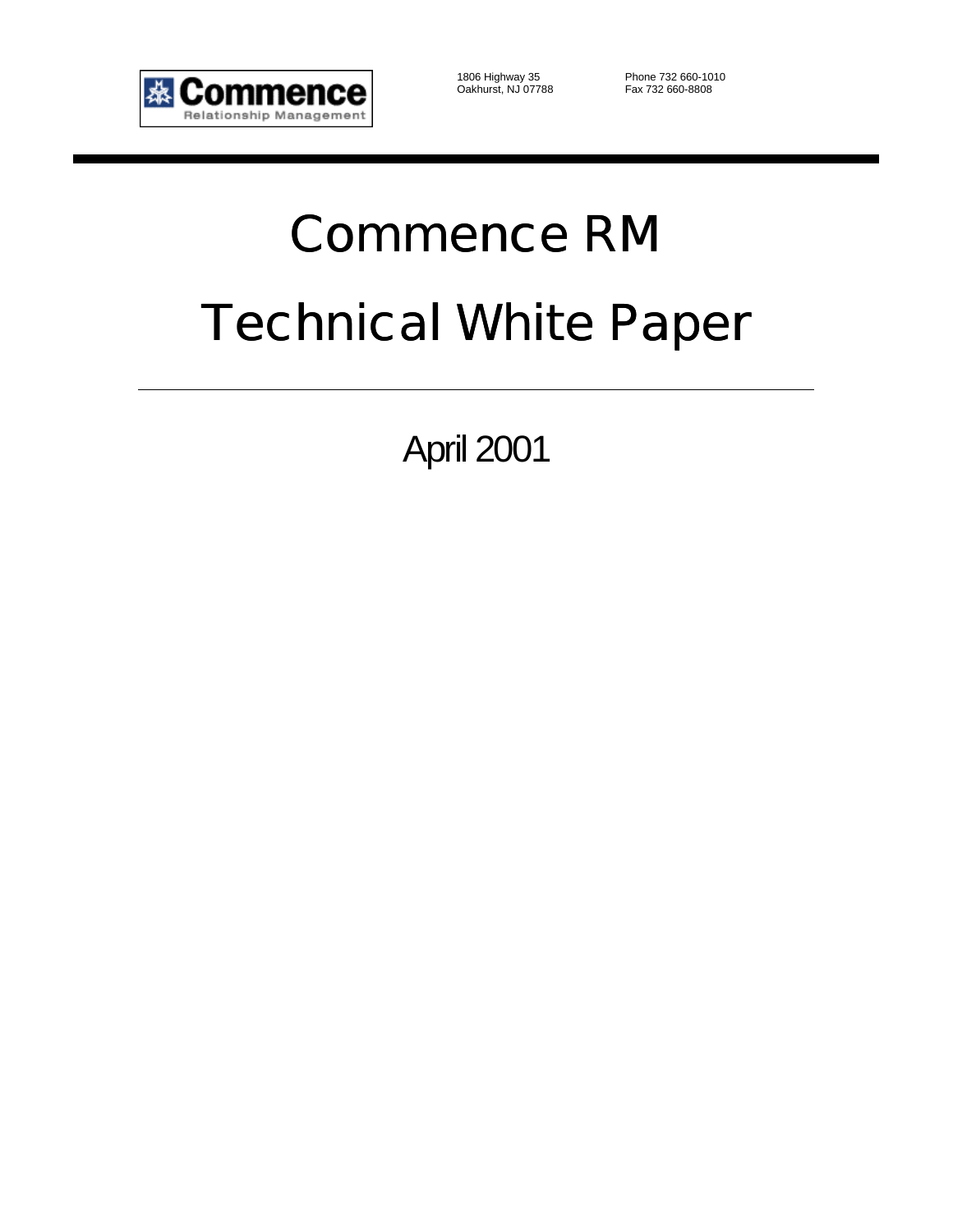PAGE 2

## **TABLE OF CONTENTS**

| CUSTOMER RELATIONSHIP MANAGEMENT (CRM) FEATURES 5 |  |
|---------------------------------------------------|--|
|                                                   |  |
|                                                   |  |
|                                                   |  |
|                                                   |  |
|                                                   |  |
|                                                   |  |
|                                                   |  |
|                                                   |  |
|                                                   |  |
|                                                   |  |
|                                                   |  |
|                                                   |  |
|                                                   |  |
|                                                   |  |
|                                                   |  |
|                                                   |  |
|                                                   |  |
|                                                   |  |
|                                                   |  |
|                                                   |  |
|                                                   |  |
|                                                   |  |
|                                                   |  |
|                                                   |  |
|                                                   |  |
|                                                   |  |
|                                                   |  |
|                                                   |  |
|                                                   |  |
|                                                   |  |
|                                                   |  |
|                                                   |  |
|                                                   |  |
|                                                   |  |
|                                                   |  |
|                                                   |  |
|                                                   |  |
|                                                   |  |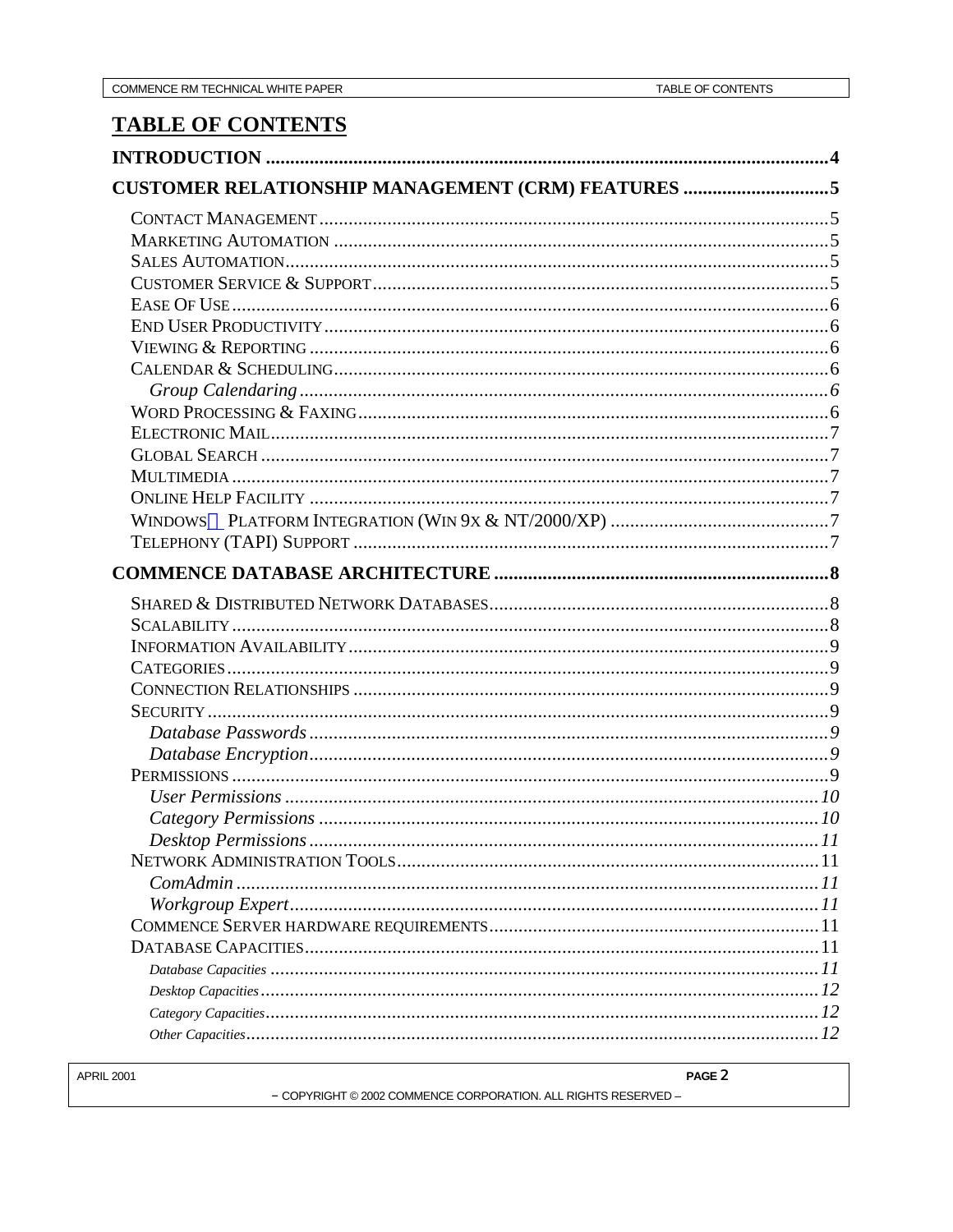| BUSINESS AUTOMATION AND WORKFLOW TECHNOLOGY (AGENTS)  12 |  |
|----------------------------------------------------------|--|
|                                                          |  |
|                                                          |  |
|                                                          |  |
|                                                          |  |
|                                                          |  |
|                                                          |  |
|                                                          |  |
|                                                          |  |
|                                                          |  |
|                                                          |  |
|                                                          |  |
|                                                          |  |
|                                                          |  |
|                                                          |  |
|                                                          |  |
|                                                          |  |
|                                                          |  |
|                                                          |  |
|                                                          |  |
|                                                          |  |
|                                                          |  |
|                                                          |  |
|                                                          |  |
|                                                          |  |
|                                                          |  |
|                                                          |  |
|                                                          |  |
|                                                          |  |
|                                                          |  |
|                                                          |  |
|                                                          |  |
|                                                          |  |
|                                                          |  |
|                                                          |  |
|                                                          |  |
|                                                          |  |
|                                                          |  |
|                                                          |  |

| <b>APRIL 2001</b> |                                                                | PAGE 3 |
|-------------------|----------------------------------------------------------------|--------|
|                   | - COPYRIGHT © 2002 COMMENCE CORPORATION. ALL RIGHTS RESERVED - |        |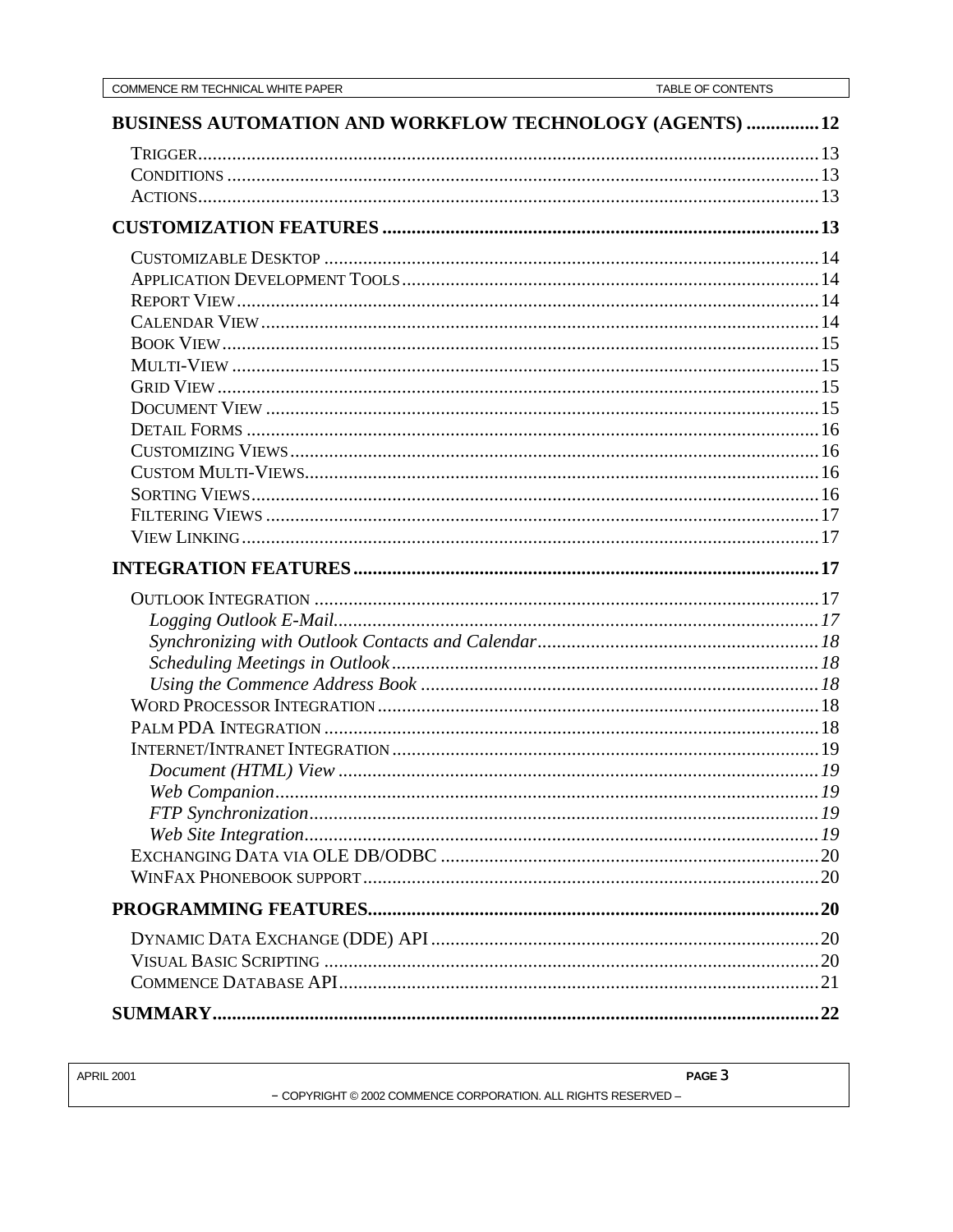## Introduction

Commence® RM is the powerful CRM solution that will make your company a more effective sales and service organization. Designed specifically for small to mid-sized companies, Commence RM consists of a comprehensive suite of integrated applications for sales, marketing and customer support. The applications share a single unified database and workflow engine that ensure that all data captured by phone, fax, email or the web is accessible to the people and departments who need it to effectively do their jobs

Commence RM picks up where Contact Managers leave off allowing people who work in teams to share vital information across multiple departments and job functions. The benefits of leveraging this customer information are numerous, including: increased visibility into the sales process, reduced sales cycles, faster response to customer issues, efficient management of internal and external resources, and improved customer satisfaction.

Commence integrates standard Contact Management features such as group calendaring and scheduling, address and phone book, and journals with capabilities traditionally found in higher end products such as:

- **Multi-Level Security**
- n Rapid Customization
- Robust Remote Synchronization
- Network Administration Tools
- Management Of High Transaction Volumes
- Application Development Environment

For more than a decade Commence has earned the reputation as the most robust and customizable product in the industry. In addition to the features listed above, there are five key areas which help differentiate Commence from other products in the CRM category:

- Commence Database Architecture
- **Business Automation and Workflow**
- **Customization**
- **Integration**
- Programming APIs

APRIL 2001 **PAGE** 4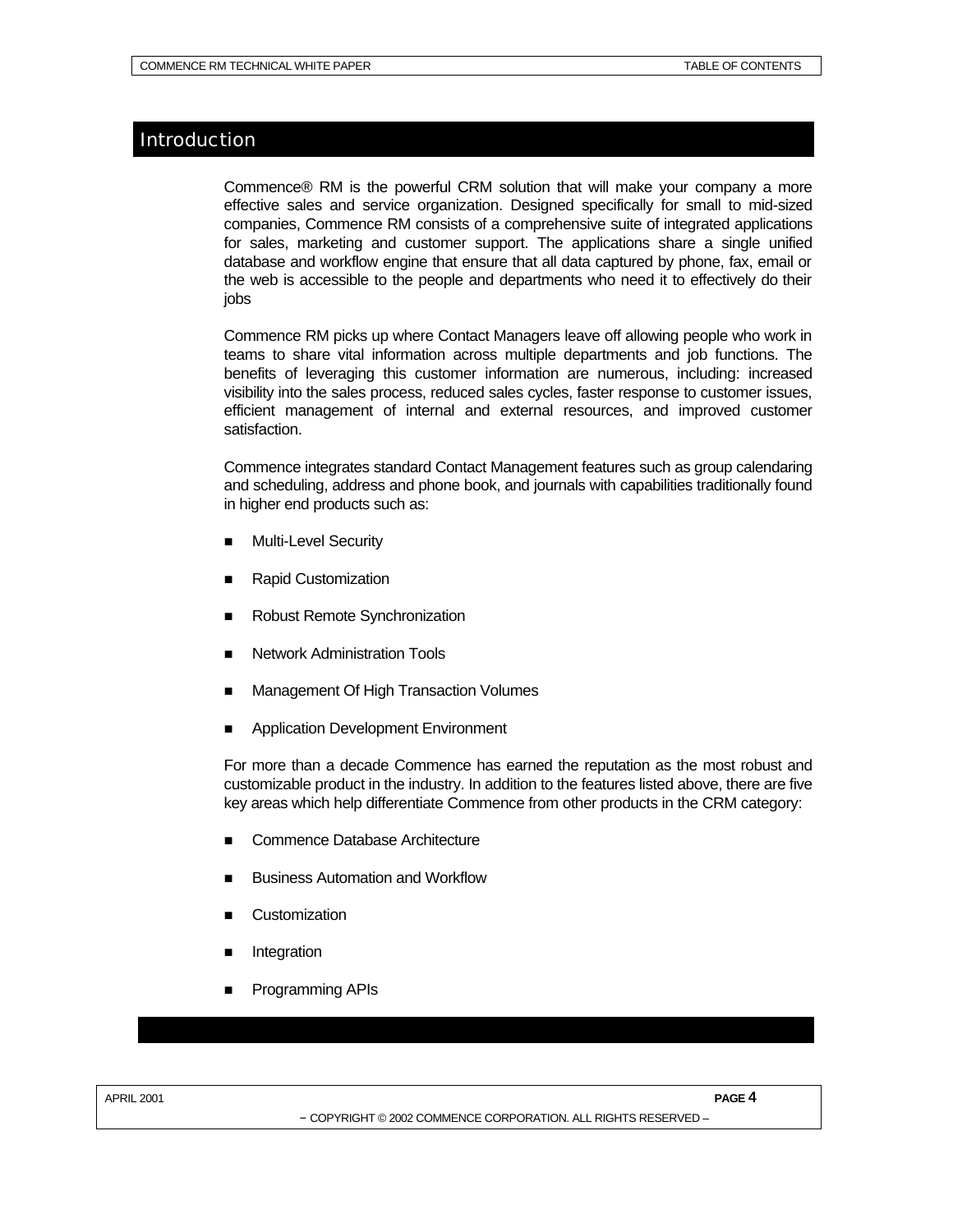## Customer Relationship Management (CRM) Features

The Commence Relationship Management applications are designed for companies that want to manage their your accounts at every stage. All activities, opportunities, and history for each account are stored centrally, allowing you to share this information with other employees and departments throughout the company who may need to interact with the account.

## Contact Management

Commence RM incorporates robust contact management and time management capabilities throughout the integrated applications. Standard contact management features include:

- **n** Calendar views graphically display timed events as a daily, weekly or monthly view with To-Do's and a call list.
- n Connect people, companies, tasks, notes, To-Do's, documents, and projects to form a web of information that's accessible to other users
- n Global search, sorting, filtering, reporting and printing to analyze and manage the account information that has been captured
- Integration with word processing, fax, email, PDA devices, and the web

## Marketing Automation

The Marketing application supports campaign management and automation along with telemarketing support for finding and qualifying leads and automatically sharing these leads with the sales department.

## Sales Automation

The Sales application provides sales people with the tools they need to develop a strategy for efficiently managing the sales process .Pre-defined views allow each sales representative to quickly review their leads and pipeline, add new opportunities, schedule follow-up meetings or activities and provide consistent and accurate forecasts.

## Customer Service & Support

The Service & Support application provides your support staff with a complete customer profile, including support contacts, history of service activity, open tickets, and follow-up activity. Features include

- Track and manage support tickets
- Manage and support maintenance contracts
- Process return material authorizations (RMA's)

APRIL 2001 **PAGE** 5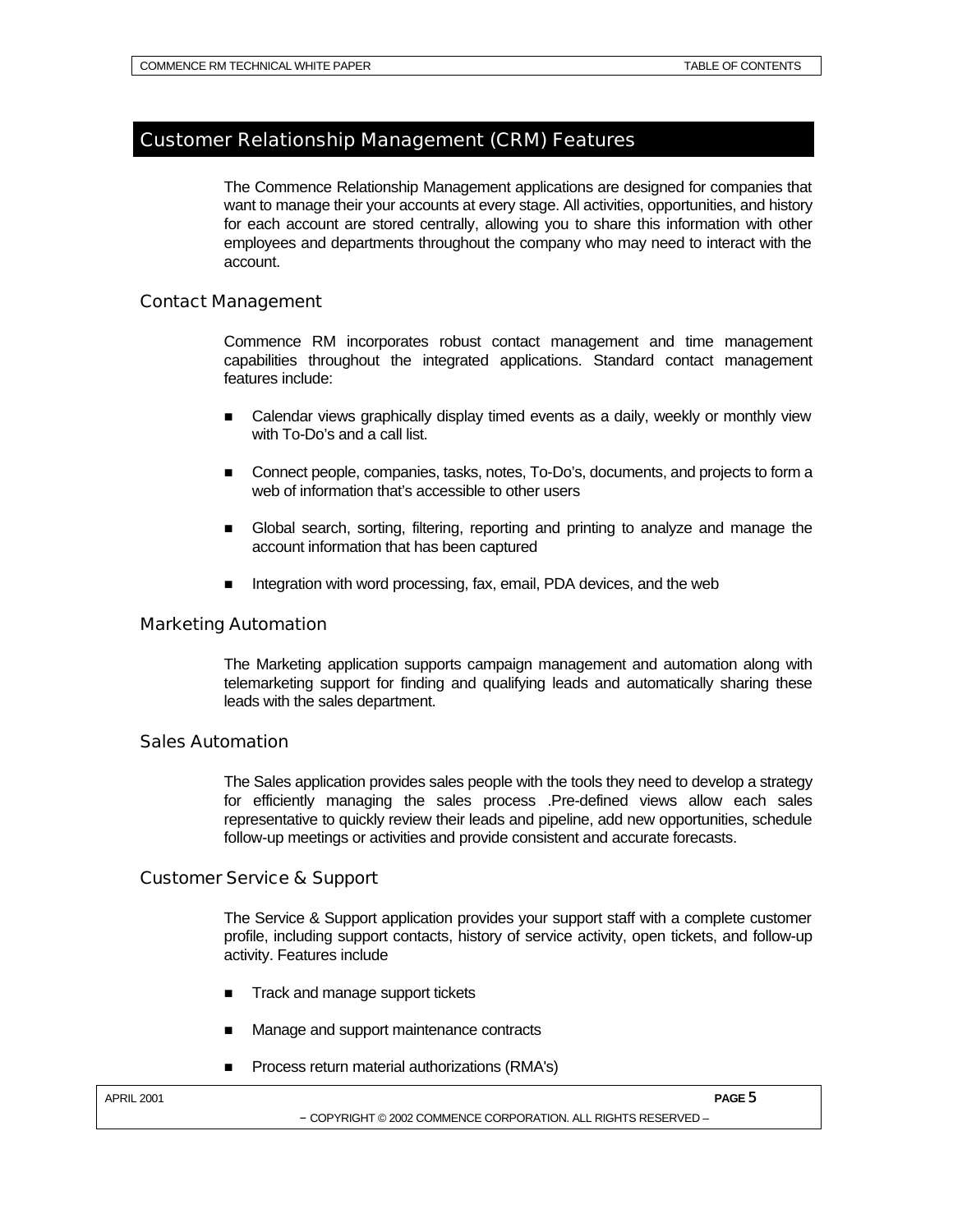Manage and update company's knowledgebase

## Ease Of Use

Commence provides a superior user interface making it extremely easy to use for such a robust product. Its full Windows utilization makes it as intuitive to use as Windows itself. The drag and drop facility allows for fast and easy manipulation of information. The Agent technology which provides automatic execution of specific tasks and actions, virtually eliminates the need for the end user to get involved with extra steps, procedures or processes.

## End User Productivity

Commence's workflow features ensures that network users have reliable up-to-date customer information at their workstations. The integration of Sales, Marketing and Customer Service with office automation products such as word processing, fax, e-mail and the Internet provides a totally integrated system for managing and responding to customer needs.

## Viewing & Reporting

Data can be viewed and printed in a variety of ways. Users can display selected data and fields in report form, in familiar address book format, graphically as a Gantt Chart, and in day/week/month/year calendar form. Printing in various day planner and organizer formats is supported as well as envelopes, labels, Rolodex, index cards, and much more.

## Calendar & Scheduling

Individual users can keep total control of their schedules and calendar events through powerful calendar capabilities. Users graphically view their calendar by the day, week, month or year which include text and color coded busy bars. Users can drag and drop items to schedule or reschedule appointments as well as enhance their productivity using features such as sounding an alarm prior to an appointment. Conflicts can also be identified which inform the user of multiple appointments booked at the same time.

## **Group Calendaring**

This feature allows users to add an appointment and share it with all other workgroup users. Authorized users can write to the shared calendar, as well as add appointments for other people. Group Calendaring displays a matrix of "free" and "booked" times for all required and optional meeting attendees, thereby allowing the meeting coordinator to choose the appropriate time when all participants are free to attend. Once booked, all of the participants will see the appointment on their shared calendars.

## Word Processing & Faxing

Document templates with insertable fields for mail merge operations can be generated from within Commence. External word processors such as Microsoft Word, WordPerfect, and Ami Pro, and Fax software such as Delrina WinFax and Eclipse Fax can be automatically loaded and run from Commence. The name, address and other relevant

| PAGE 6 |
|--------|
|        |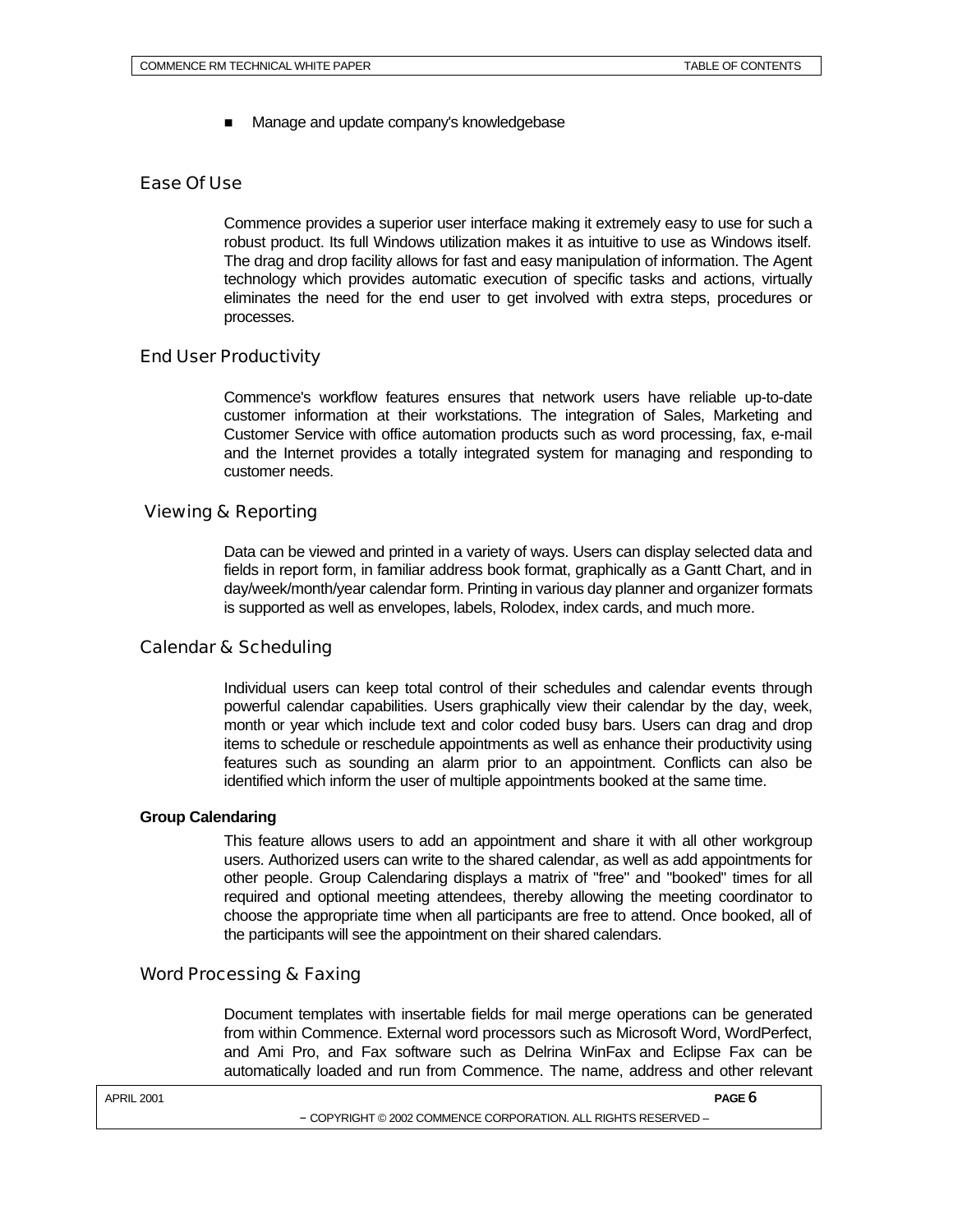fields can automatically be inserted into a letter and the letter (or letters for mass mailings) can be printed or Faxed, all from a simple request from Commence. These features are provided through Commence's DDE capabilities, which are also available for adding, modifying and retrieving information in Commence from other Window applications.

## Electronic Mail

Electronic Mail (email) enabling allows the user to send and receive email from within Commence. Using its powerful agent technology, Commence can send either a text message or a letter template. Commence can also filter incoming mail and act on the subject matter, the sender, etc. Commence supports MAPI for access to Microsoft mail and VIM for access to cc:mail and Lotus Notes. The Common Mail Standard (CMS) is also supported by Commence.

## Global Search

Items can be located through global searches by providing selection criteria to Commence. Fuzzy global searching enables the user to find information in their Commence databases even if they're unsure of the word spelling (for example, proper names such as "Jensen" or "Jenson" can be found through fuzzy searches).

## Multimedia

Multimedia playback provides support for defining a Commence agent to play multimedia files, including sound or video clips. These may be used as multimedia alarms triggered by Commence agents.

## Online Help Facility

Context-sensitive on-line help is available for any dialog box, menu command or error message. Balloon help is available whenever the mouse is passed over a button. The Help - How Do I command leads to quick help on dozens of questions such as How do I: Open a View? Sort items in a View? Print a Letter from Commence? Work with predefined Agents?

## Windows<sup> $TM$ </sup> Platform Integration (Win 9x & NT/2000/XP)

Commence RM is compatible with the current Windows operating system versions, including support for the following Windows features:

- 32-Bit Architecture
- Long File Names
- **Nindows Registry**

## Telephony (TAPI) Support

Commence can dial telephone numbers via a PC's modem by simply clicking on the phone icon once a company or person's name is selected. Capabilities include

APRIL 2001 **PAGE** 7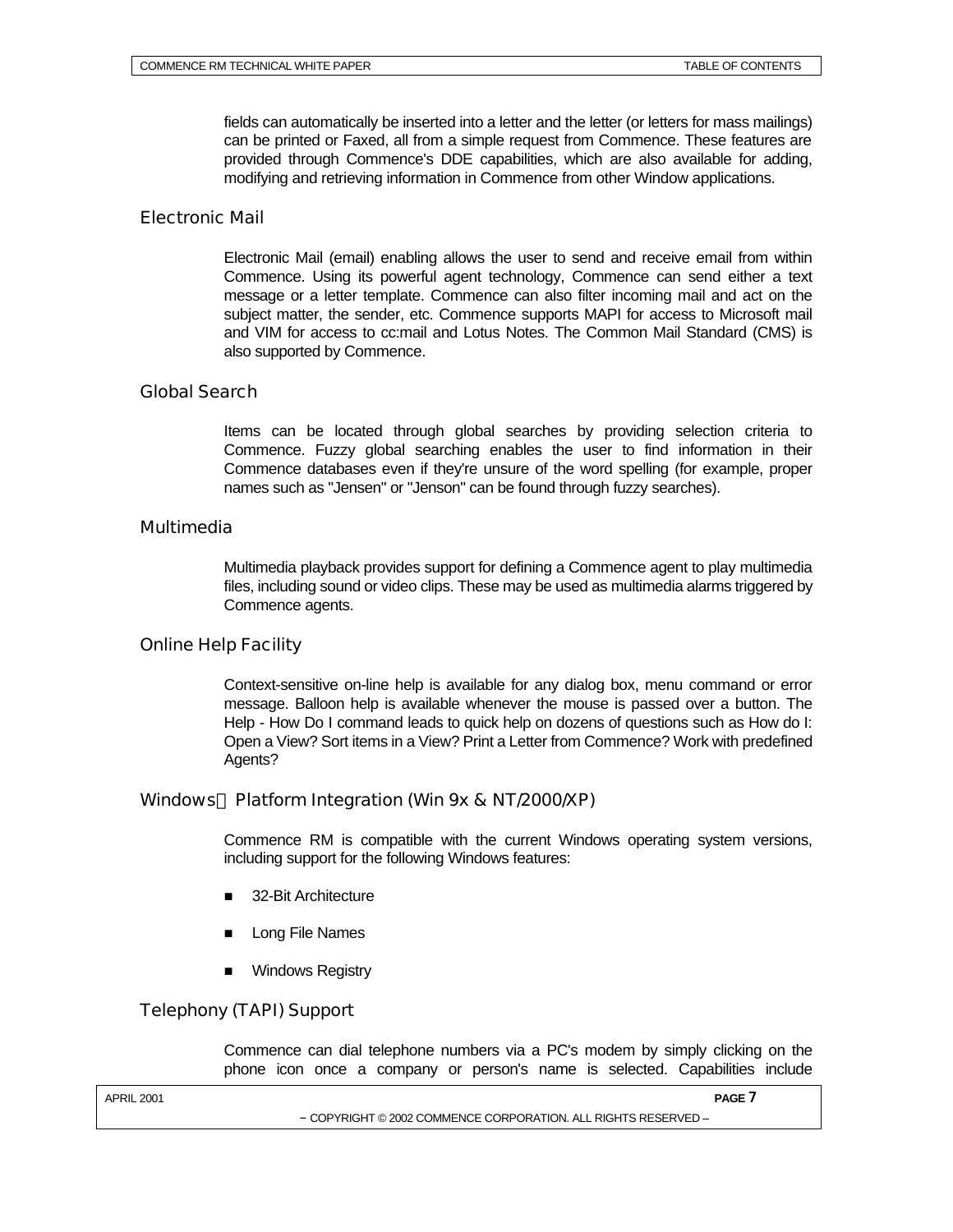international dialing, outside line access, internal PBX extensions, and long distance access. Commence can also initiate a phone log to keep track of relevant information from the phone call. With its TAPI support, Commence can handle incoming and outgoing communications such as a database lookup and screen-pop from the Caller ID passed from TAPI-compliant phone systems.

## Commence Database Architecture

Most workgroup products rely on a central database with a single set of files that are accessed by all users. These systems use file and record locking to make sure that two users do not update the same information at the same time. This means that a user must work on some other task until the data they need becomes available. It also means that every user must use the same centrally defined database definitions and must be connected to the LAN to access shared data. Commence allows a group of users to share information as well as to maintain private or local information. Each client can function independently on the network and access the network at anytime to receive updated information. If the server is down, each individual client can continue to operate and receive updates when the server comes back on-line. This is extremely effective for mobile professionals who often require separate databases and dial in periodically to receive updates from the server.

## Shared & Distributed Network Databases

The Workgroup version of Commence allows users to share one or more databases with other Commence users and gain the full benefits of network-based information sharing. Commence automatically synchronizes any additions or updates to the database with other authorized users on the network. When one user/client makes a change, all other users will see the change on their systems as well. Users can disconnect from the network and still have their own local copy of the shared database to take with them. When they return and reconnect to the network, all their changes will be synchronized with the other users, and vice-versa. Anyone who needs business information both in the office and on the road gets the best of both worlds with Commence.

Commence Workgroup uses a distributed database architecture where each client in the workgroup uses a local copy of the database that is replicated with the server. The Commence server is responsible for responding to client requests. As the server receives database updates from each client it incorporates those changes into the server database. The server then responds to the client by sending them a synchronization packet with all pending database changes.

Each change sent from a client is stored by the server and then transmitted to every other client in the workgroup. The Commence server optimizes this process by gathering all the changes from the workgroup clients into a single synchronization packet.

## **Scalability**

Some products tend to break down or perform poorly when additional users are added or transaction volumes increase. Commence has been specifically designed to support the needs of growing businesses. During the past decade significant architectural changes have been made to support larger customers by improving synchronization, handling

APRIL 2001 **PAGE** 8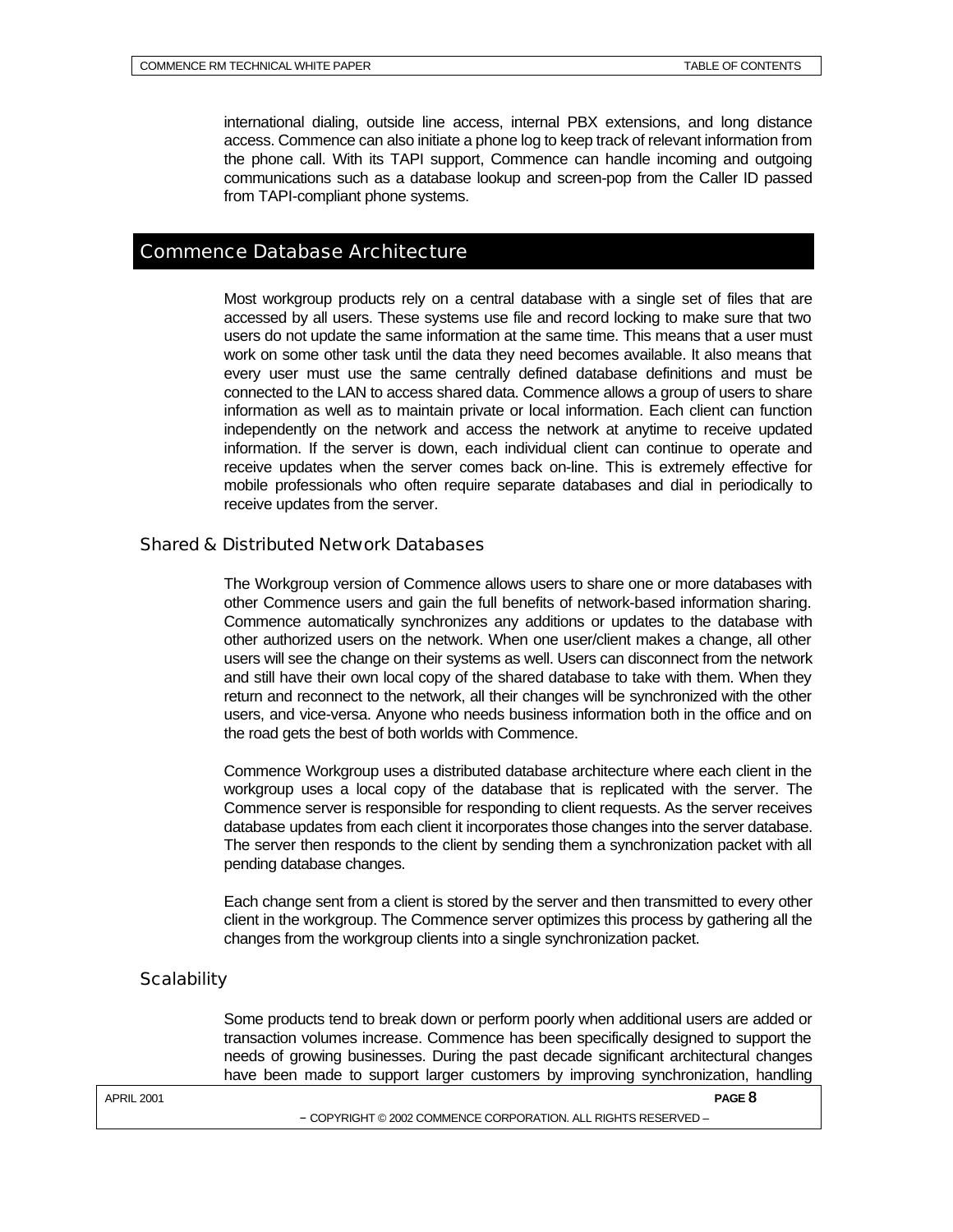larger transaction volumes, adding additional customization features such as Visual Basic Scripting and full integration to the Internet. Whether your needs call for networking 20 or 250 users, you can feel confident that Commence will support your business.

## Information Availability

Whether on a network or standalone, local or remote, the information contained within Commence is readily available to users. Commence's distributed database architecture insures that a local copy of data is always available to access, view and update. Reliable data integrity means the information can always be counted on for accuracy while data file scrambling offers security from unauthorized access.

## **Categories**

A category represents the type of information that is to be stored. For example, if tracking information about people, a contact category is used to store the data entered into Commence.

Categories consist of a series of named fields. For instance, a category used to store contact information may consist of fields such as Name, Address, and Business Phone. When entering data into Commence, it is entered into these fields just as data would be entered onto a paper form or application.

## Connection Relationships

A connection creates a relationship between two items. These items can both be in the same category, or in entirely different categories.

## **Security**

Commence includes several levels of security to ensure that your data is protected and visible only to the appropriate authorized users.

## **Database Passwords**

Commence provides for passwords that can be assigned to a database to prevent unauthorized access to important data. Commence Workgroup Information Manager provides Login IDs and Passwords for workgroup users, as well as permissions for various record level access.

## **Database Encryption**

All the information in a Commence database is stored in data files that are scrambled automatically which prevents anyone from reading the data from outside a Commence environment, such as with low-level DOS utilities.

## **Permissions**

Commence includes permissions that are used to control what information each user is able to view and modify within a Shared Database. The following describes the types of permissions that can be configured.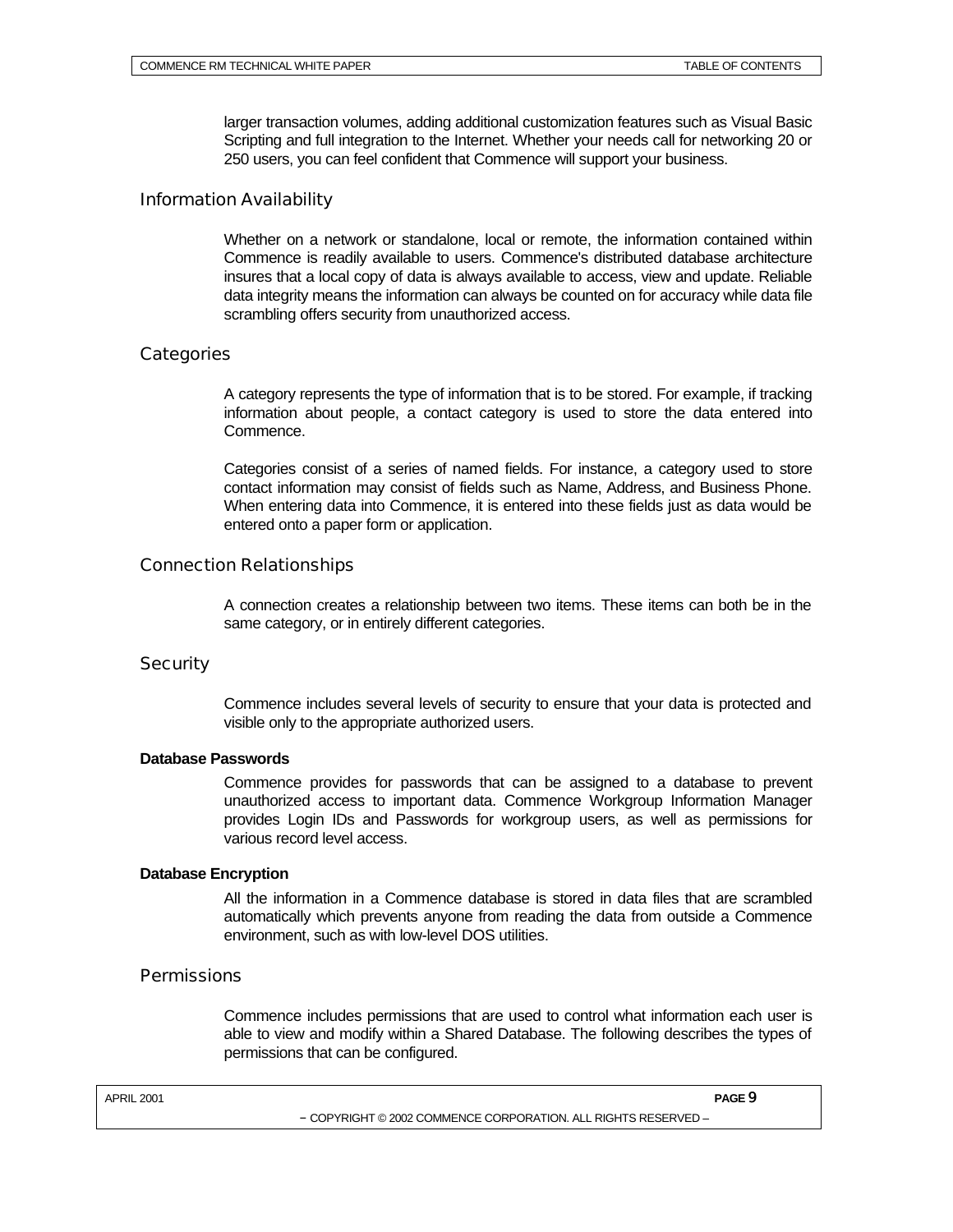#### **User Permissions**

User Levels control which users can enroll to a Shared Database, as well as which users are able to change the Shared objects in that database. An object is any one of the following: Category, Connection, Agent, Detail Form, Color Code, Letter Template, Import/Export Template, View, or Desktop.

One of three (3) User Levels may be defined as the default for the Shared Database.

These User Levels are:

- n **Author**  can access the Shared Database, and add, edit, and delete shared definitions.
- **user** can access the Shared Database, but cannot add, edit, and delete shared definitions. Most users will have this user level.
- n **None**  cannot access the Shared Database. This will prevent any new users from being registered and enrolled to the shared database. Access must then be granted on a per–user basis via the Permissions dialog box.

Each of these User Levels may be assigned on a per–user basis.

#### **Category Permissions**

Category Permissions determine whether shared items in each category can be viewed, modified, or deleted for each shared category within a Shared Database.

- n **Read Permission**  determines whether shared items can be viewed for the selected categories.
- **Nite Permission** determines whether shared items can be added or modified in the selected categories.
- n **Delete Permission**  determines whether shared items can be deleted from the selected categories.

For each permission, the following choices determine how items in the selected categories are handled:

- All All items in the category are synchronized to the user.
- **Selective** A subset of items in the category is synchronized to the user.
- **None** No items in the category are synchronized to the user. The user receives an empty category.

These permissions can be assigned as a default for all users or on a per–user basis.

**Note:** Category Permissions do not affect access to local data. So granting a user None or Selective category permissions does not prevent a user from adding and modifying local data in that category. Any changes made by a user to non-shared items would not synchronize and would only affect their local Client Database.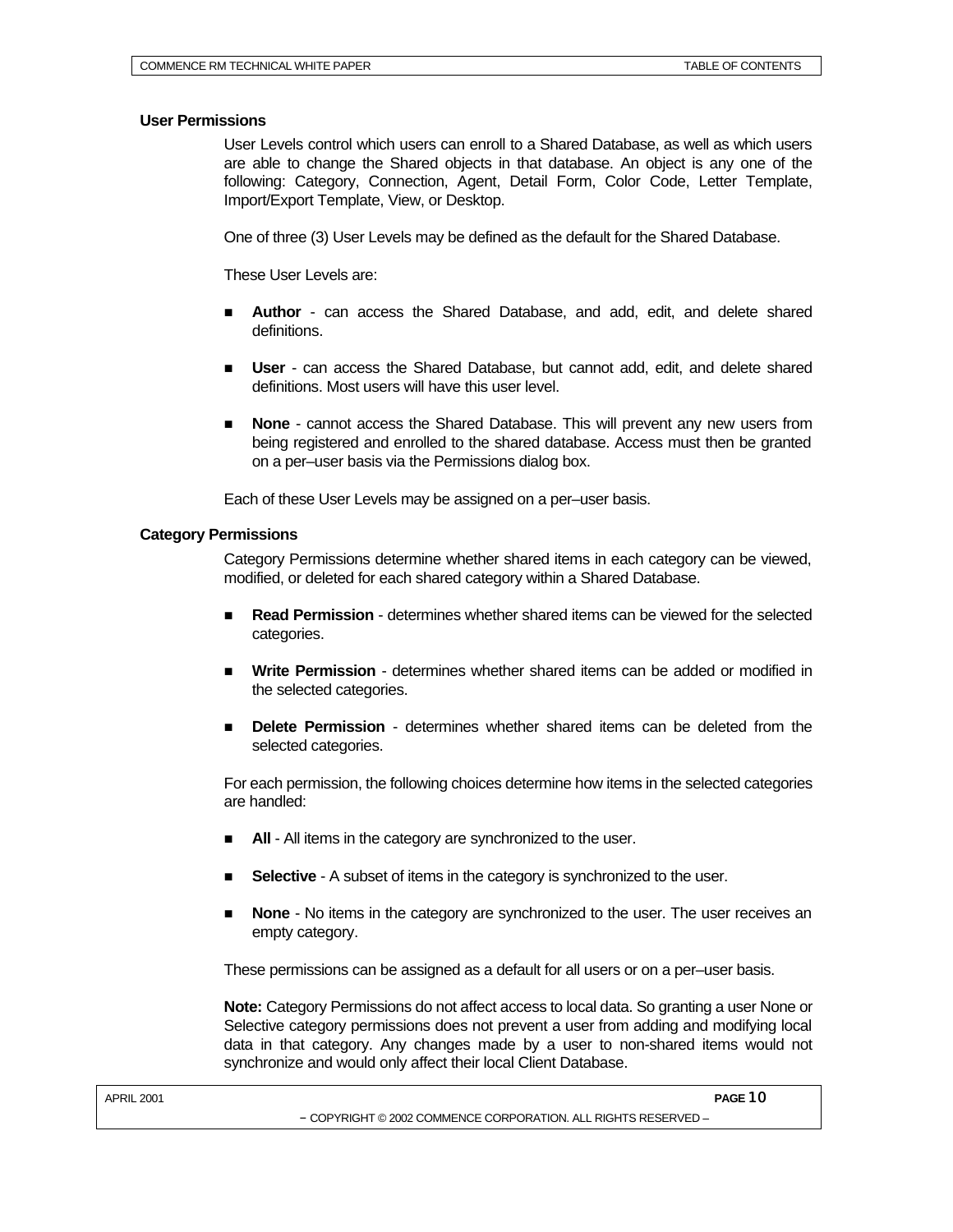#### **Desktop Permissions**

Workgroup administrators have control over what desktops each user is able to access, allowing the administrator to hide functionality the user doesn't need in order to simplify the application and prevent access to information they don't need.

Desktop Permissions allow you to control which shared desktops will synchronize to each user. When setting desktop permissions, only the Read Permissions can be controlled; write and delete permissions do not apply to desktops. Shared desktops can be modified and deleted by users who have been granted Author level access. For each shared desktop within a Shared Database, the following read permissions may be assigned.

- All This translates to read permission to the desktop. The desktop in its entirety will synchronize to the selected user(s).
- **None** The desktop will not synchronize to the selected user(s).

These permissions can be assigned as a default for all users or on a per–user basis.

#### Network Administration Tools

#### **ComAdmin**

Commence includes a specialized program that is used for the administration of Users and Shared Databases. This program, **ComAdmin**, is a stand–alone program which may be run independently of the Server Software.

#### **Workgroup Expert**

The Workgroup Expert is a reporting tool that gathers information about every client in the workgroup, reports on the status of the workgroup, and offers recommendations for resolving any problems detected in the workgroup.

Once you setup the Workgroup Expert, the program will periodically capture snapshots of status information from the Commence server and clients. The data will be analyzed by the Workgroup Expert and a report will automatically be e-mailed to the Commence administrator.

## Commence Server hardware requirements

For a workgroup of 10 to 20 clients or more, the minimum PC on which the Commence server software is installed should be a Pentium II/350 or higher running Microsoft NT 4.0 Server or later. This PC should contain at least 128MB of RAM and have a fast hard disk, preferably SCSI (due to its higher performance) for the largest workgroups.

## Database Capacities

The following table indicates the maximum allowed of the listed item.

| <b>Database Capacities</b>                                     |     |         |
|----------------------------------------------------------------|-----|---------|
| <b>Categories</b>                                              | 500 |         |
| <b>Connections</b>                                             | 600 |         |
| <b>APRIL 2001</b>                                              |     | PAGE 11 |
| - COPYRIGHT © 2002 COMMENCE CORPORATION. ALL RIGHTS RESERVED - |     |         |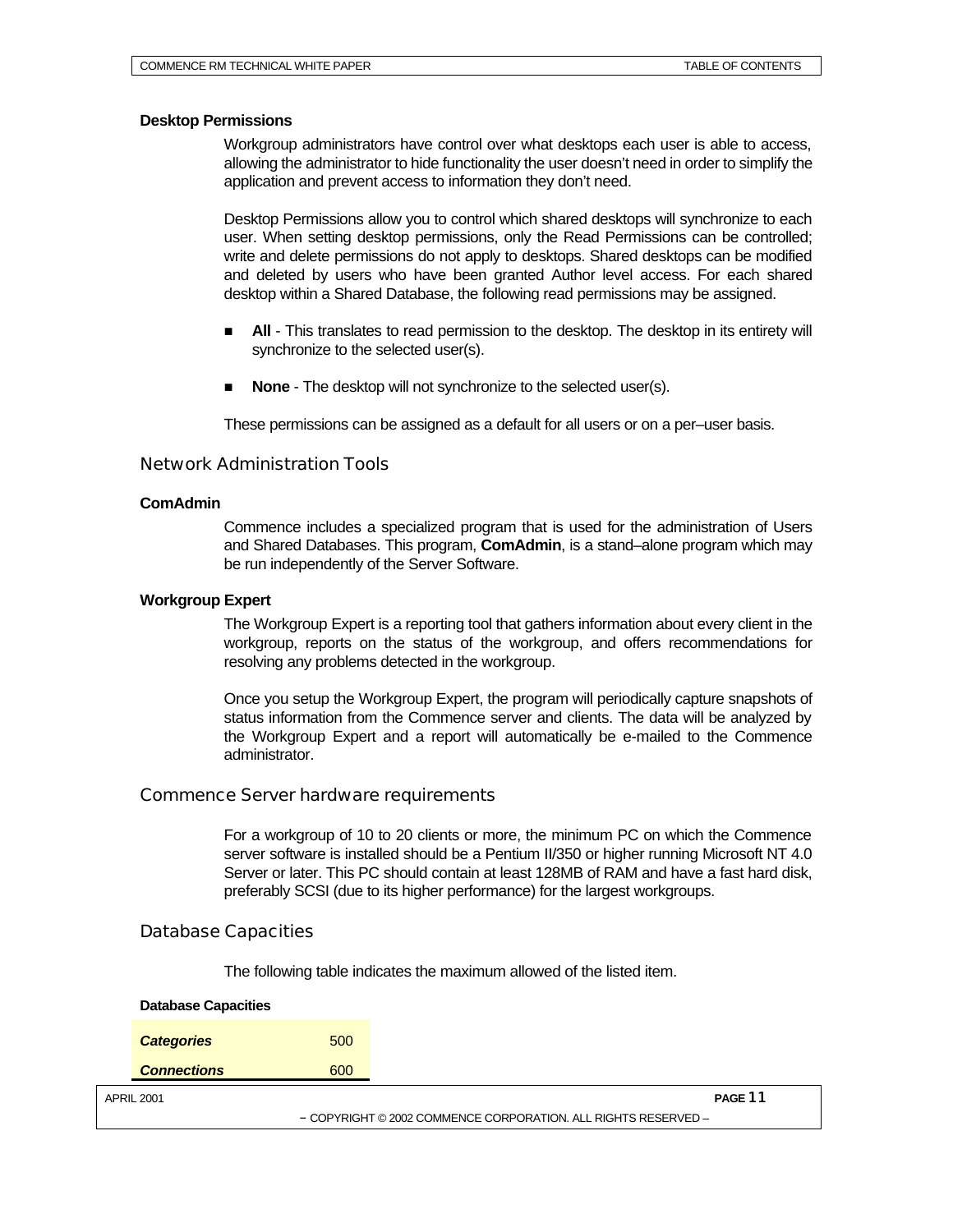| Views                          |         | 700 |      |
|--------------------------------|---------|-----|------|
| <b>Color Codes</b>             |         | 600 |      |
| <b>Import/Export templates</b> |         | 400 |      |
| <b>Agents</b>                  |         | 600 |      |
| <b>Letter Templates</b>        |         | 400 |      |
| <b>Desktops</b>                |         | 100 |      |
| <b>Tool Bar Pick agents</b>    |         | 100 |      |
| <b>Desktop Capacities</b>      |         |     |      |
| <b>View Bar views</b>          | 50      |     |      |
| <b>Views menu views</b>        | 40      |     |      |
| <b>Menu Pick agents</b>        | 16      |     |      |
| <b>Open views</b>              | 20      |     |      |
| <b>Category Capacities</b>     |         |     |      |
| ltems                          | 500,000 |     |      |
| <b>Detail Forms</b>            | 50      |     |      |
| <b>Fields (incl. Name)</b>     | 100     |     |      |
| <b>Other Capacities</b>        |         |     |      |
| Selections in a combo box      |         |     | 4000 |
| <b>Databases</b>               |         |     | 1000 |
| <b>Tabs per detail form</b>    |         | 25  |      |

## Business Automation and Workflow Technology (Agents)

Having Commence at your workstation is like having an executive assistant at your side. Commence Agent Technology automates routine tasks to make your life easy while increasing productivity. Agents can be used for simple tasks such as producing follow-up letters to sales prospects or something more difficult such as downloading detailed information from another internal system at mid-night each day. This fully automates many repetitive tasks, taking care of details that could fall between the cracks, providing information when it is needed without even asking.

An agent is composed of one trigger event, up to two optional conditions, and from one to four actions. The simplest agent has a trigger and one action.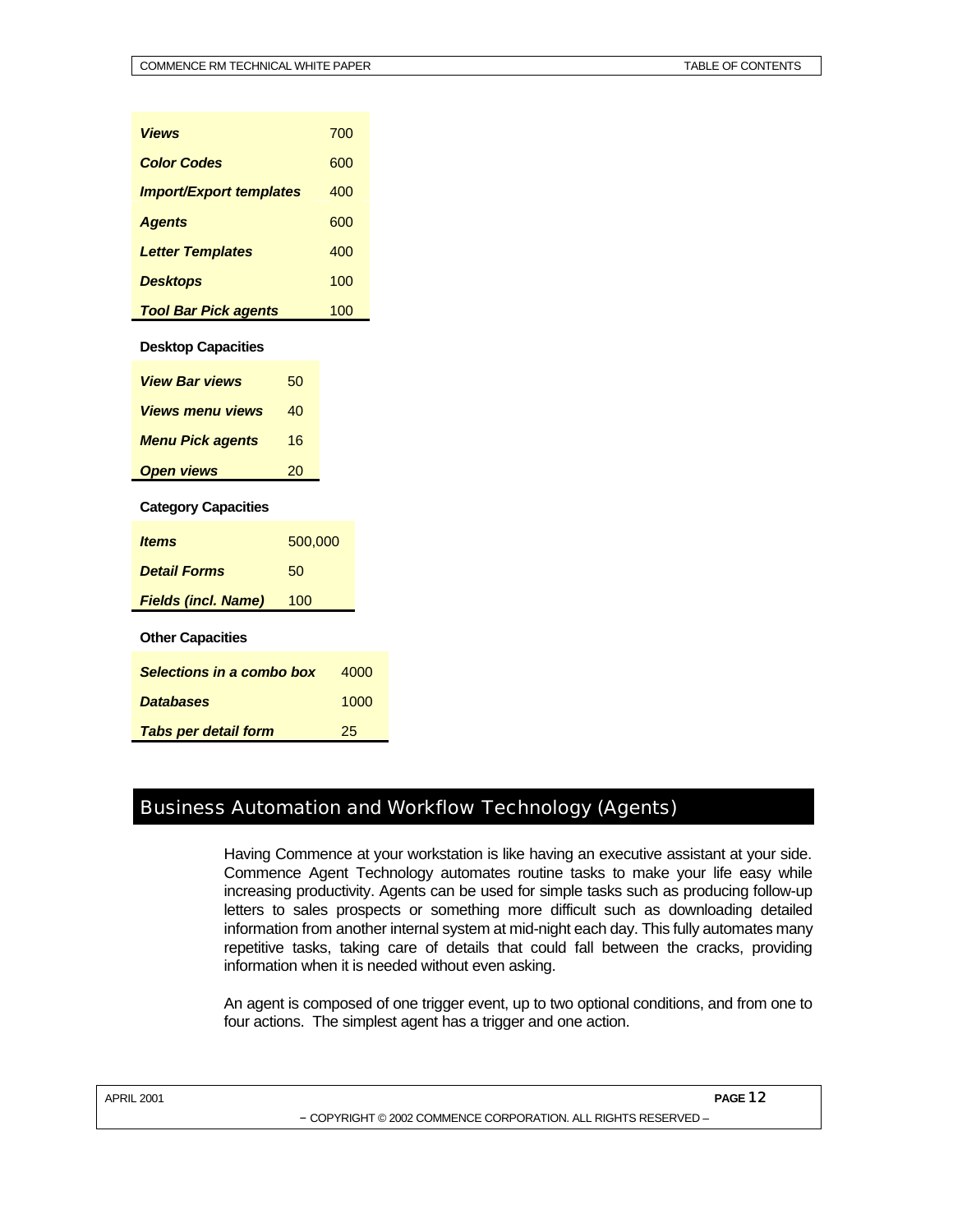## **Trigger**

An agent "fires", or performs some action(s), when a particular event occurs in the currently open Commence® database. An event that causes the agent to execute its prescribed action(s) is called a trigger and occurs at a discrete, or single, point in time. The trigger might be the occurrence of a particular time, the saving of an item in a category, the receipt of a DDE message from another Windows application, or some other event that you specify from the list of available triggers.

## **Conditions**

Conditions specify special circumstances required for the agent to execute its action(s). When an agent's trigger event occurs, any condition(s) defined for the agent are also examined and the agent's actions performed only if all the conditions are met. By specifying a condition on the agent, you limit its execution to meet your needs. You might, for example, want an agent to execute once every day at 5:00 AM, but only if there are items in a particular category that have a certain value in a field. If more than one condition is setup, then both conditions must be true before the agent will fire.

## **Actions**

When an agent's trigger occurs, it performs from one to four specified **action(s)**. The agent might display a message box, edit an item, launch a Windows<sup> $m$ </sup> application, print a letter, etc. For agents with more than one action, it is important to know that an agent's actions are performed in the order that they appear in the agent's definition. This is significant because if one action edits the trigger item or the condition items, then a subsequent action will receive the edited items - not the original ones.

Some actions, notably the edit item action, can manipulate data passed from the trigger event or the condition(s). For example, a save item trigger waits for the next time you save an item. When this occurs, the item that tripped the trigger is "remembered" by the agent and can be manipulated by the action(s). This item (or any data passed to an action by a trigger), is called the trigger data.

Conditions can also pass data **(condition data**) to an agent's actions. While a trigger can pass only one item, conditions can pass data from multiple items, as many as meet the criteria of the condition(s). This allows you to define an agent that will work on multiple items, instead of having to execute the agent repeatedly, once for each item you want to modify.

## Customization Features

Unlike traditional Contact Managers that are often structured and offer only limited customization, every field within Commence can be tailored to meet your requirements. This flexibility has made Commence a favorite among software companies, system integrators, consultants and department heads who need to create tailored solutions to meet their business requirements.

APRIL 2001 **PAGE** 13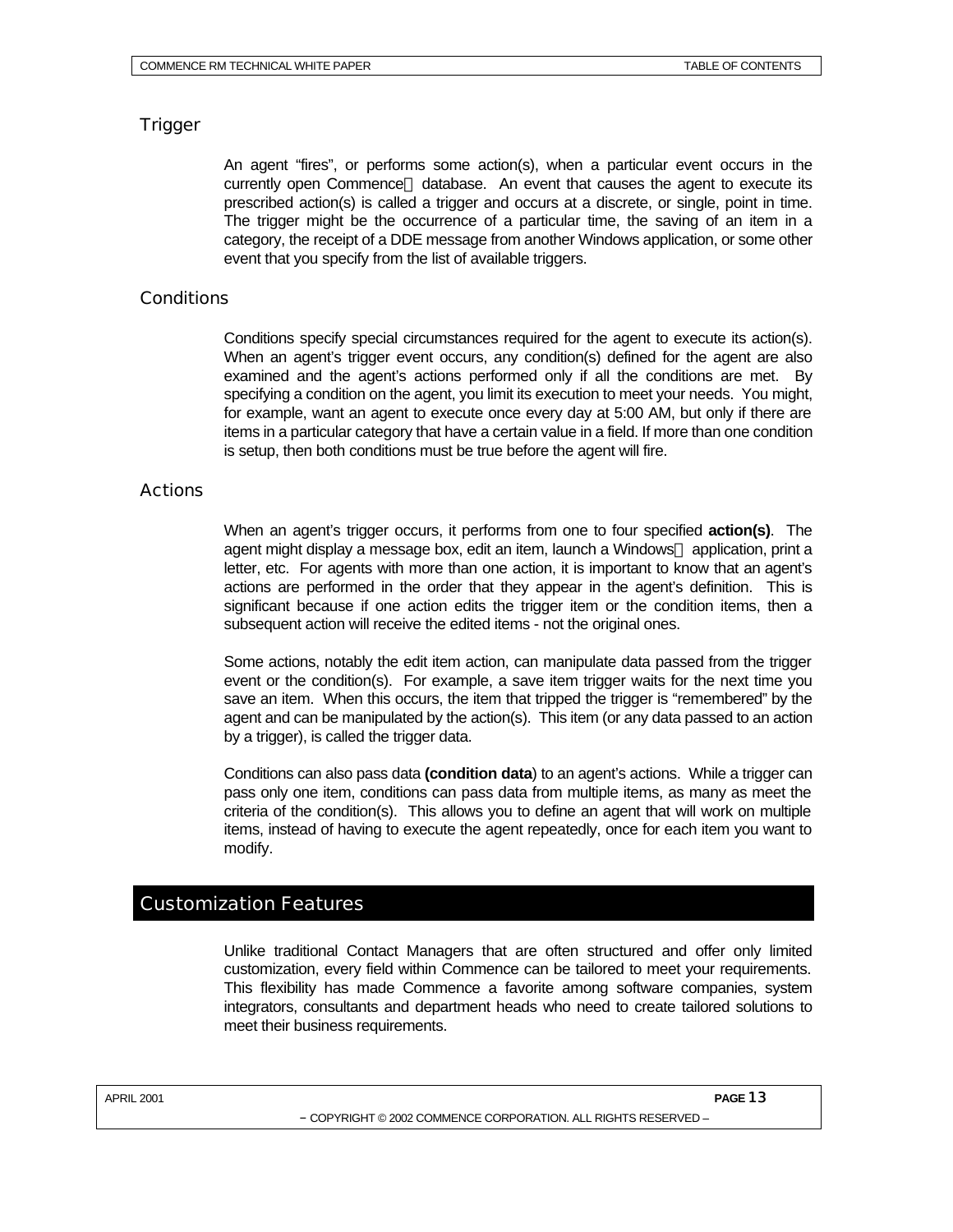Commence provides a powerful, yet easy to use, development facility which allows for fast prototyping of applications and rapid deployment of production systems. The product is designed specifically with the end user in mind and does not require programming knowledge. The product is therefore extremely beneficial for the development of departmental solutions.

Known as the most customizable product in the industry, Commence works like your business works. Therefore, users do not have to compromise their requirements to support the architectural inefficiencies of lower level Contact Managers or incur the cost of expensive programming and professional services teams to customize higher-end CRM solutions. Every screen and field within Commence may be tailored to address the needs of your growing business.

## Customizable Desktop

The Commence "desktop", like the Windows desktop, gives the user the ability to change the look and feel of their Commence environment. Users can change the size and position of their Commence windows as well as add colors, change fonts, and modify other attributes. The user has the option of saving their favorite window environment either on demand or upon closing a Commence database. Multiple desktops can be created to save different sets of view windows for various uses.

## Application Development Tools

A number of areas within the product may be modified without impacting the key CRM Applications database design. Desktops, views, reports, detail form (layout & labels only), import/export templates, letter templates and preferences may be modified.

The end-user of a Commence RM client database has access to all these customization features, based on their workgroup permission. It is recommended that Commence endusers be configured with the "USER" permission which prevents saving changes to the shared database design.

The Commence Administrator has "AUTHOR" permission and has the ability to change shared database design elements to meet their company's business requirements.

## Report View

Displays fields from one or more categories in a row-column format. Report views can be displayed in a horizontal format that arranges all fields next to each other on a line, or in vertical format which displays the items with one field on top of another.

## Calendar View

Displays names of items by date and time and displays a busy bar that summarizes the entire day. The calendar view can be displayed in several different modes: Image, Day, Two Days, Week, Two Weeks, Month, Six Weeks, Year, and Grid. A calendar view can be used when there is at least one date field and one time field in the category.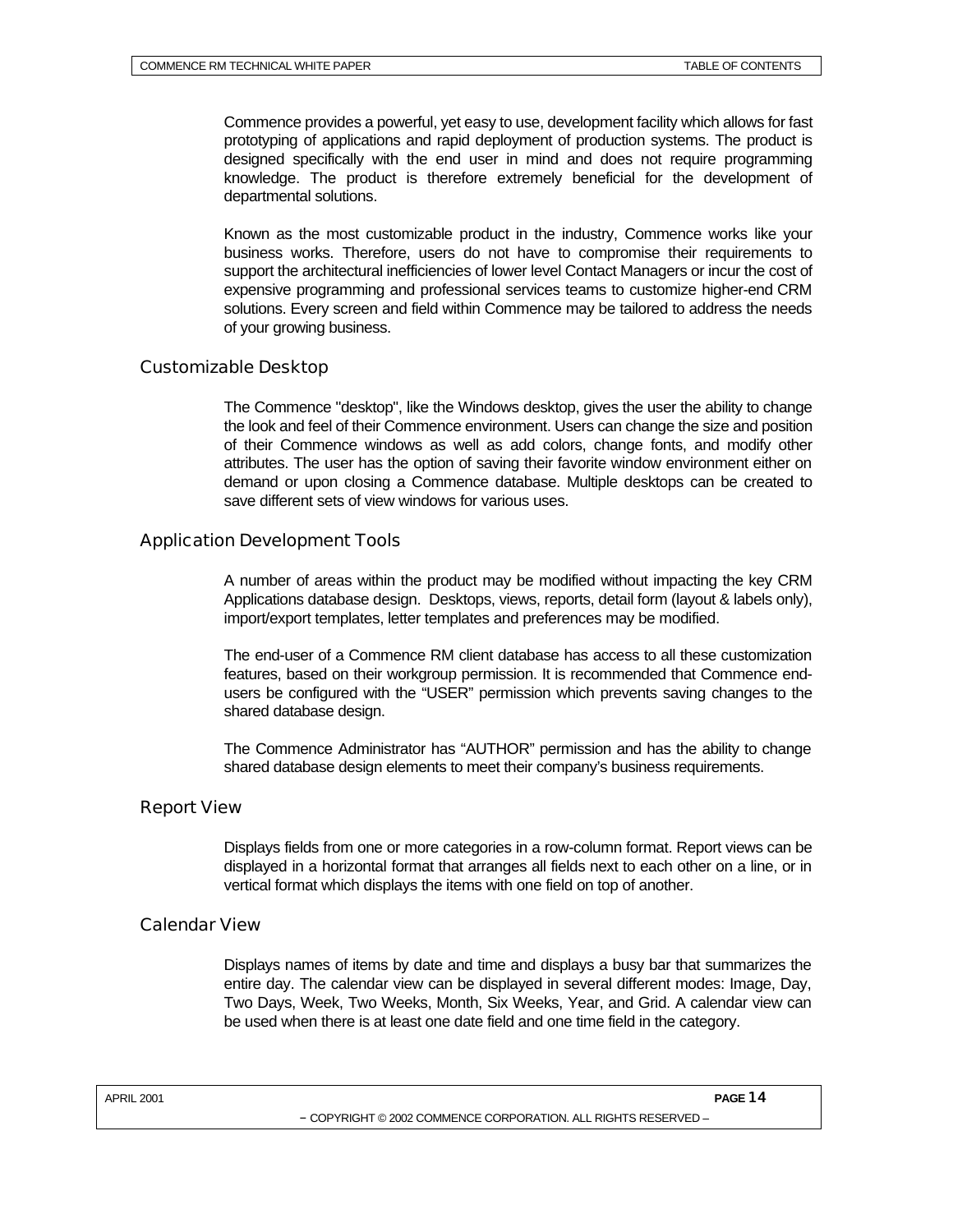## Book View

The book view looks like a familiar address book. It contains pages with alphabetical tabs that allow for easy selection of a tab in order to see the items beginning with that letter.

#### Multi-View

A Multi-View window displays a primary view and one or more secondary views in a split window format. A multi-view window can be split into two panes, either horizontally or vertically. The primary view can be presented as a detail form or a view.

- Combines multiple views into a single view.
- Allows easy access to related information with a single click.
- Multi-views open faster than desktops since only 1 window is launched.
- Combine Multi-views with desktop to offer different sets of functionality to users, managers, and different departments.
- n A built-in wizard makes it easy to setup a multi-view and select how it is displayed and what related information is included.

#### Grid View

Displays data in a row/column format. A grid can be used in read-only mode or in update mode. Update mode allows field values to be modified directly without opening a detail form.

- $\blacksquare$  Modern look and feel is based upon common spreadsheet views.
- Supports all of the features and formatting of report views, but enhanced to work in a spreadsheet style view.
- Groups of items can be hidden to display only the subtotals.
- n Allows direct manipulation of values from the grid view without having to open a detail form. Allows faster updates and improved usability since the user can "click and update" without having to open a whole new window.

## Document View

View Internet- and intranet-based applications and pages directly on the Commence desktop; creates seamless link between local data and applications and remote applications and content.

Web Companion integrates web-based services with your contact information to enable access to map information, driving directions, company information, and more – using the contact information right from your database. Removes the need to retype contact information into Web service pages – the web companion does it for you automatically.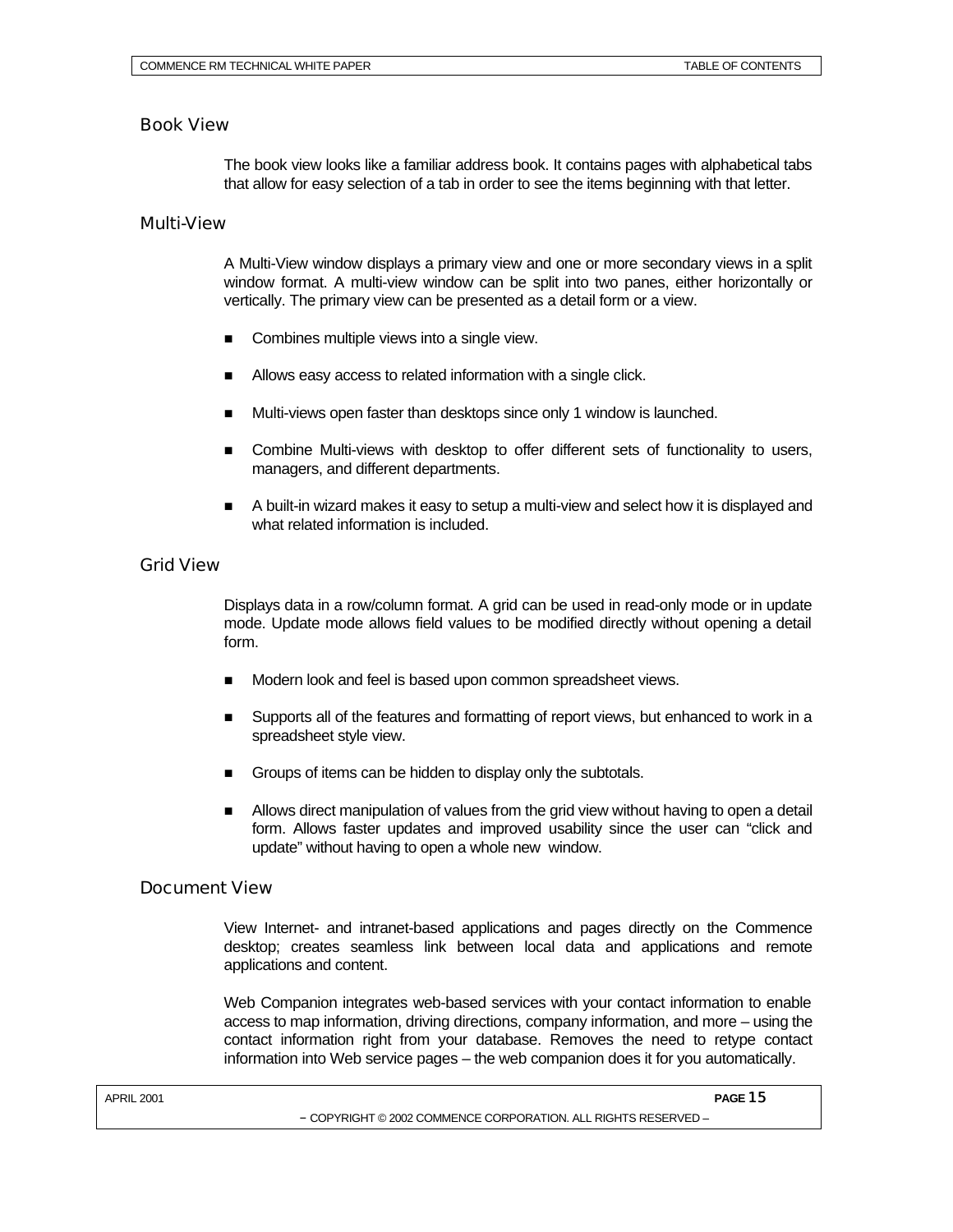Incorporates the Microsoft Internet Explorer browser, including all of the extensibility, scripting, and programming support offered on the web, including but not limited to HTML, DHTML, VBScript, JavaScript, Java objects, and ActiveX controls.

## Detail Forms

A detail form is used to enter data into a category. Detail forms are also used to view particular items in a category. Detail Forms can be divided into multiple "pages" also known as tabs which make the form easier to use.

## Customizing Views

Once a view has been started or opened, it can be customized as needed by selecting the **Tools -> Customize -> Design View** command . Each of the view types has its own set of options which may be customized. These options fall into the following general categories:

- **DISPLAY** customizes the overall appearance and layout of the view being designed
- FIELDS identifies which fields (from within the selected category) are to be included in the view being designed
- n **COLORS** customizes how colors are used within a view, and identifies which color code (if any) is to be assigned to the view being designed
- **FONTS** customizes the fonts to be used within the view being designed

## Custom Multi-Views

Multi-Views allow you to group related views into one window frame. You decide which views work together. Use the View Linking wizard to dynamically link the data in one or more secondary views to the one primary view. Then run the multi-view wizard to create the view. Once you create a multi-view, the related views open simultaneously using the window arrangement you saved.

Multi-views are ideal for situations where you have many secondary views all View Linked to one primary view. The top or left window in a multi-view is known as the primary window. This window is reserved for one view of your choice. All linked views are then arranged on individual tabs in the secondary window.

## Sorting Views

The order in which the items appear in a view is called the sort order. Calendar views always sort items by date and time, while Book views always sort items alphabetically by the Name field. The sort order can be set for items in Report, Grid, and Gantt views. In Commence up to four sort fields can be specified. For example, items in a To-Dos list can be sorted by the due date, and then by the assigned priority.

APRIL 2001 **PAGE** 16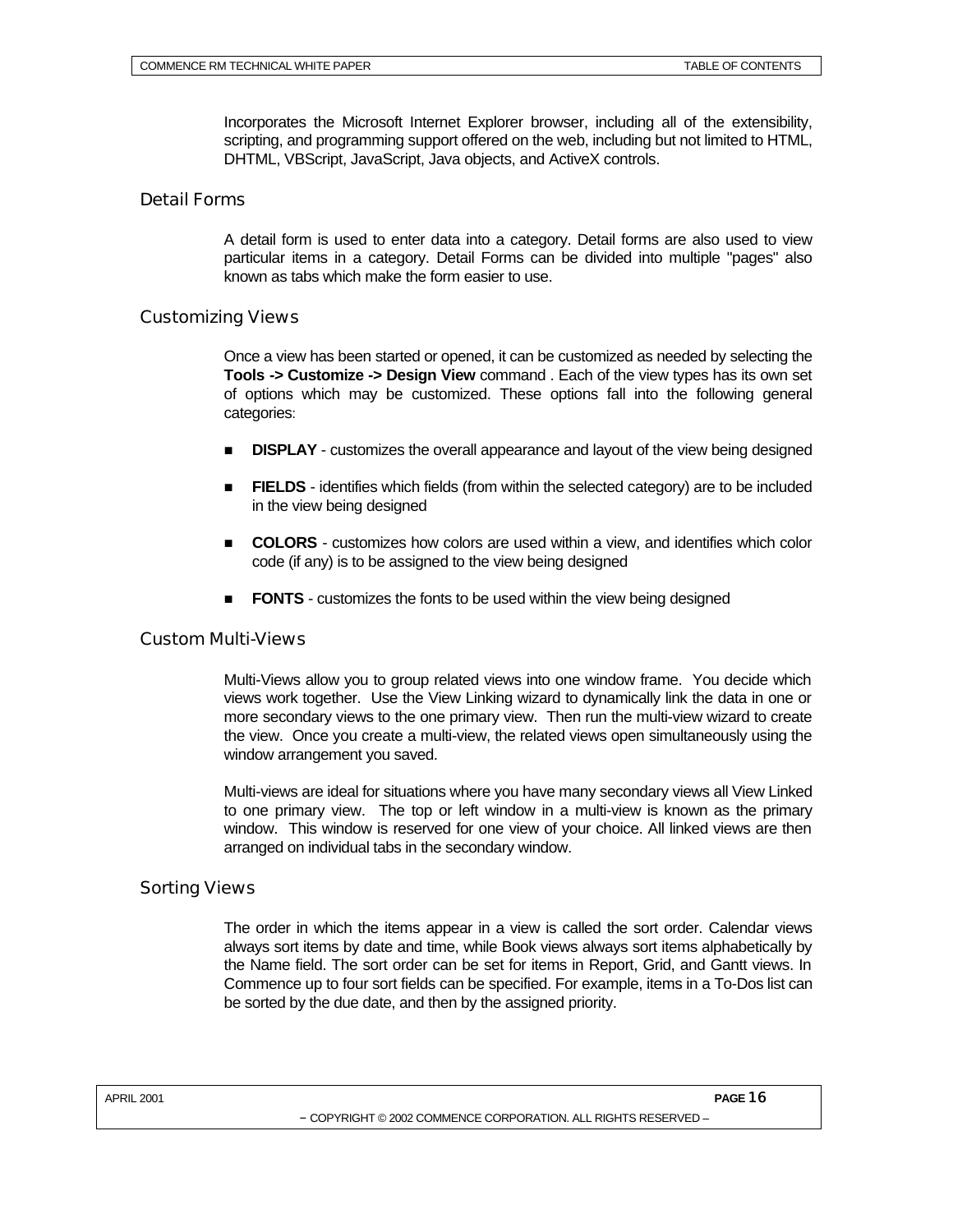## Filtering Views

A filter creates a subset of the items based on field values and displays only those items in the view. For example, a view can be filtered to show only those appointments scheduled for today, or only those To-Dos that are not completed. Filters can also be on a connection to another category. For instance, a filter can be set to list all People employed by Widgits, Inc. Finally, up to four filter criteria can be combined to get a set of items. For example, a filter can be created to display all To-Dos that are due today, are Priority 1, and are not completed.

## View Linking

View Linking is a special type of filter that links two open views by a date or date range. If a day planner calendar is the primary view, the secondary view will only show items that occur on that day. If the display mode of the calendar is changed to display the current month, then the items in the secondary view will update to show any items that occur within the current month.

View Linking can also be driven by the highlighted item, or whichever item is selected in the primary view. This relationship becomes evident as you scroll through the list of items in the primary view. The secondary view content refreshes automatically to display only the items connected to the highlighted item in the primary view.

View Linking establishes a dependency between the primary view and any secondary views. Secondary linked views are dependent on the data in the primary view and require that the primary view be open.

## Integration Features

Commence includes many features used for integration with desktop productivity applications, such as Microsoft Office, with other applications or database software to automatically exchange information, or with the Internet or your internal intranet.

## Outlook Integration

## **Logging Outlook E-Mail**

E-mail integration with Outlook has been streamlined to simplify the storing of email messages to a Commence database, to improve the display of stored email messages, and to provide a means for capturing and managing attachments within Commence. Users can store and view their Outlook E-mail in Commence. Supported features include:

- One-button logging of email messages into the Commence database
- Stores original message in rich-text or HTML format along with attachments
- Works with incoming and outgoing email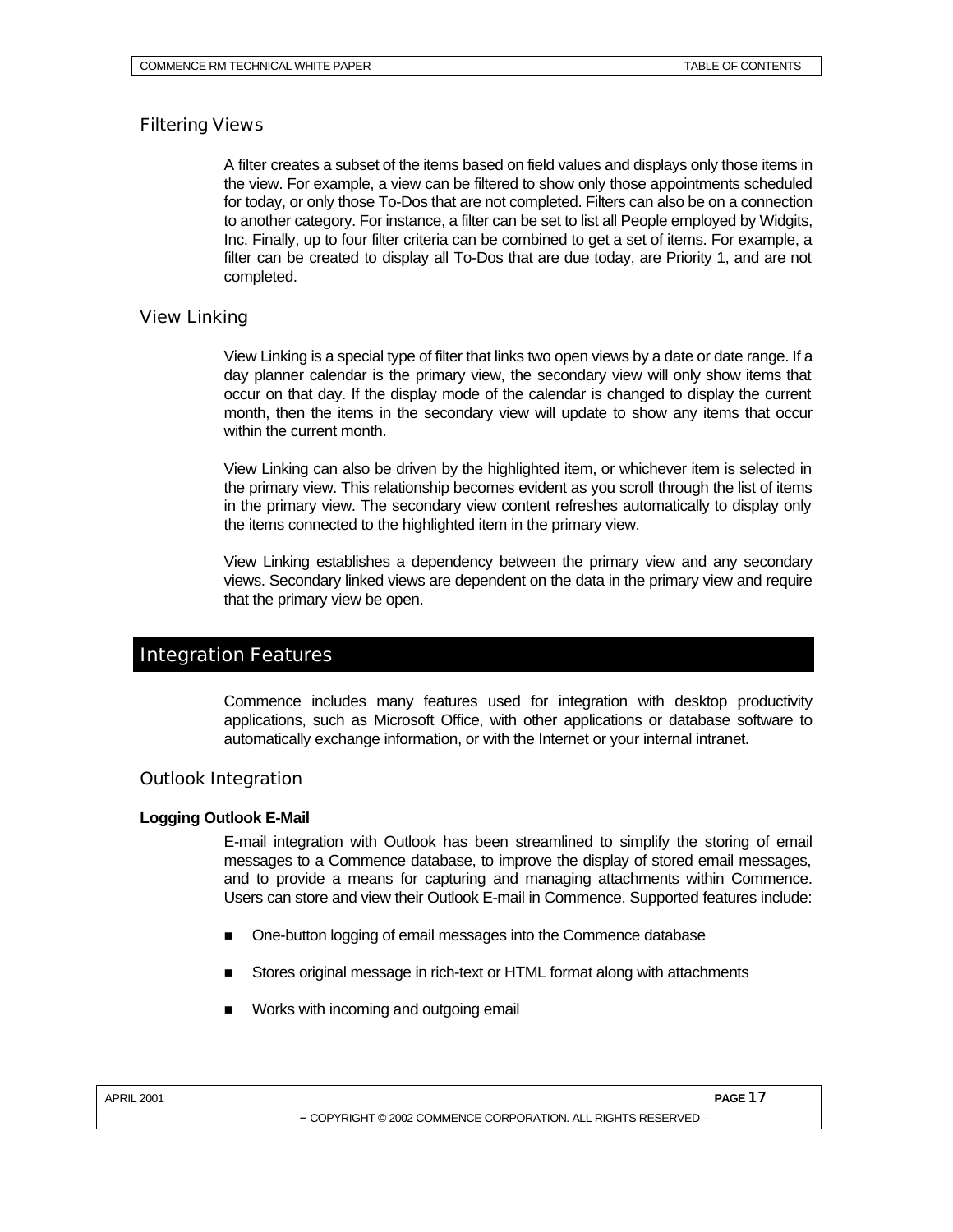#### **Synchronizing with Outlook Contacts and Calendar**

The synchronization feature provides the ability to share information between a Commence database and Microsoft Outlook® 98, Outlook 2000 or later versions. Information is shared by two-way synchronization between Commence and Outlook using the **Tools -> Outlook Sync** menu command. This synchronization copies information added or modified in Commence into Outlook, and then copies information from Outlook and adds or modifies the items in Commence.

This feature enables Commence users to share Contacts and Calendar information resulting in a comprehensive calendar and address book in both applications. In addition to sharing information, Microsoft Outlook's group scheduling features can be accessed directly from within Commence using the **Tools -> Schedule Meeting** menu command.

#### **Scheduling Meetings in Outlook**

The **Tools -> Schedule Meeting** command in Commence can be linked directly with Outlook. This allows users to schedule group meetings using the scheduling feature in Outlook.

#### **Using the Commence Address Book**

In some cases, it may be preferable to simply lookup email addresses in Commence without actually synchronizing all your Commence data to Outlook. Configuring the Microsoft Exchange Address Book preference creates an external Commence Address Book that can be accessed from within Outlook.

## Word Processor Integration

Commence includes macros for integration with common word processor software. These macros enable letters and mail merges to be created automatically, using information from the Commence database.

## Palm PDA Integration

The Commence® Palm Pilot™ Link provides two-way information synchronization between a Commence database and a Palm handheld. The synchronization process copies information added or modified in the Commence database and stores it in the Palm handheld. It also copies information from the Palm handheld and adds or modifies the items in the Commence database. The Commence Palm Pilot Link works with both Commence Personal and Workgroup to synchronize information with the built in Palm handheld applications:

- Address Book
- Date Book
- Memo Pad
- To Do List

APRIL 2001 **PAGE** 18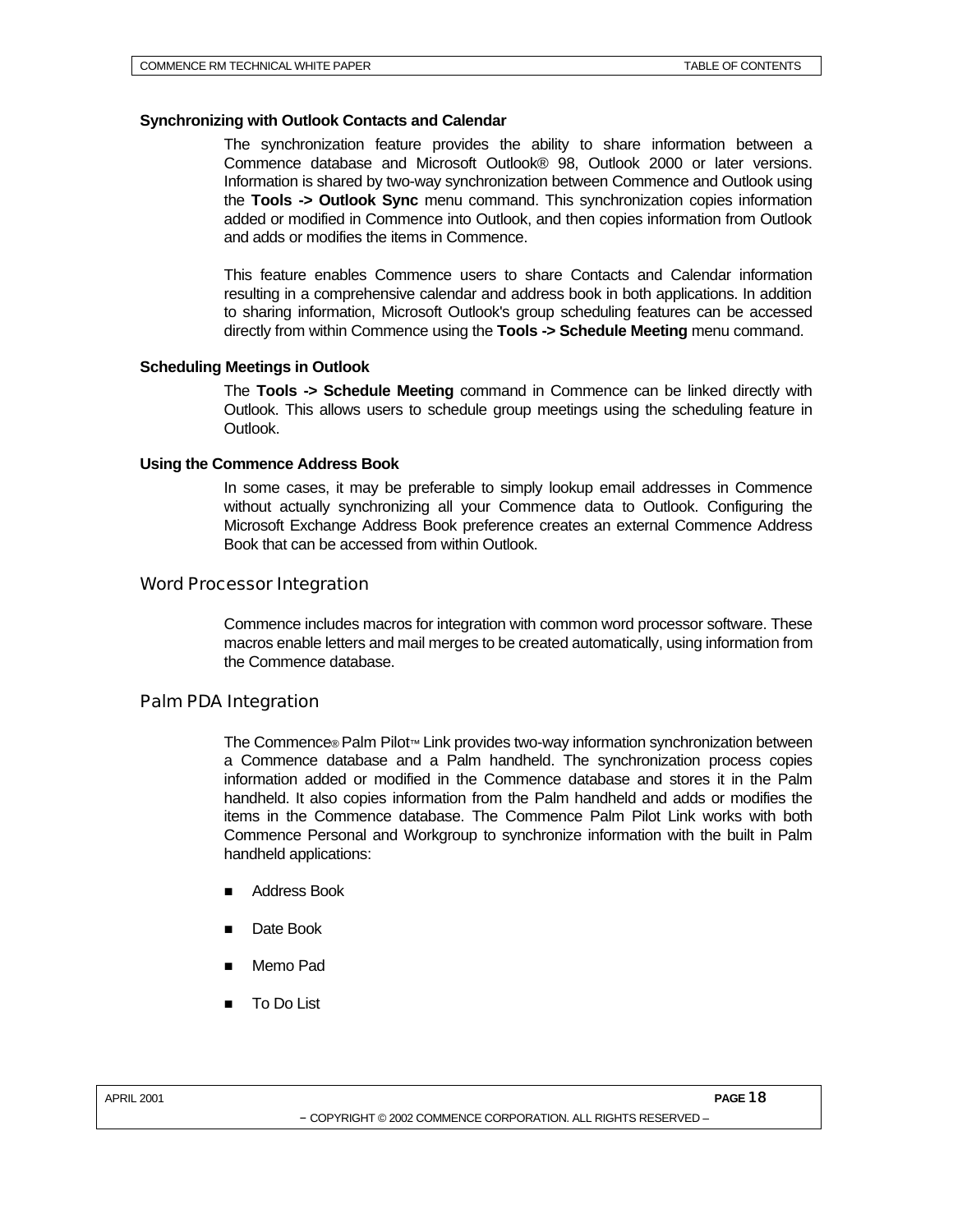## Internet/Intranet Integration

#### **Document (HTML) View**

- View Internet- and intranet-based applications and pages directly on the Commence desktop; creates seamless link between local data and applications and remote applications and content.
- n Web Companion integrates web-based services with your contact information to enable access to map information, driving directions, company information, and more – using the contact information right from your database. Removes the need to retype contact information into Web service pages – the web companion does it for you automatically.
- Incorporates the Microsoft Internet Explorer browser, including all of the extensibility, scripting, and programming support offered on the web, including but not limited to HTML, DHTML, VBScript, JavaScript, Java objects, and ActiveX controls.

#### **Web Companion**

The Web Companion allows your Commence database to interact directly with the Internet. A Commence document view is used to display Web-based information related to the data in Commence. Online forms that would typically require manual data entry can instantly capture data from the highlighted contact in Commence.

The Web Companion simplifies common tasks performed on the Web, including:

- n Finding information (such as maps and local weather) on the web for the selected contact in Commence
- Searching the Web for news, images, audio and video related to the selected contact in Commence
- Locating businesses in the same area as the selected contact in Commence

## **FTP Synchronization**

Commence can be configured to use File Transfer Protocol (FTP) commands to send and receive updated information for the Shared Database over the Internet. This capability is used with remote users and can be implemented over a standard dial-up connection to the Internet.

#### **Web Site Integration**

Many companies claim to be Internet enabled, but do nothing more than provide a vehicle to access someone's Web site. Commence has the ability to integrate your internal business process with the Internet by publishing views and forms from existing applications on the Web. Internal routing of customer information via workflow provides total integration between your internal staff and external customers, vendors, suppliers and remote employees. (Requires Allure Product)

<sup>–</sup> COPYRIGHT © 2002 COMMENCE CORPORATION. ALL RIGHTS RESERVED –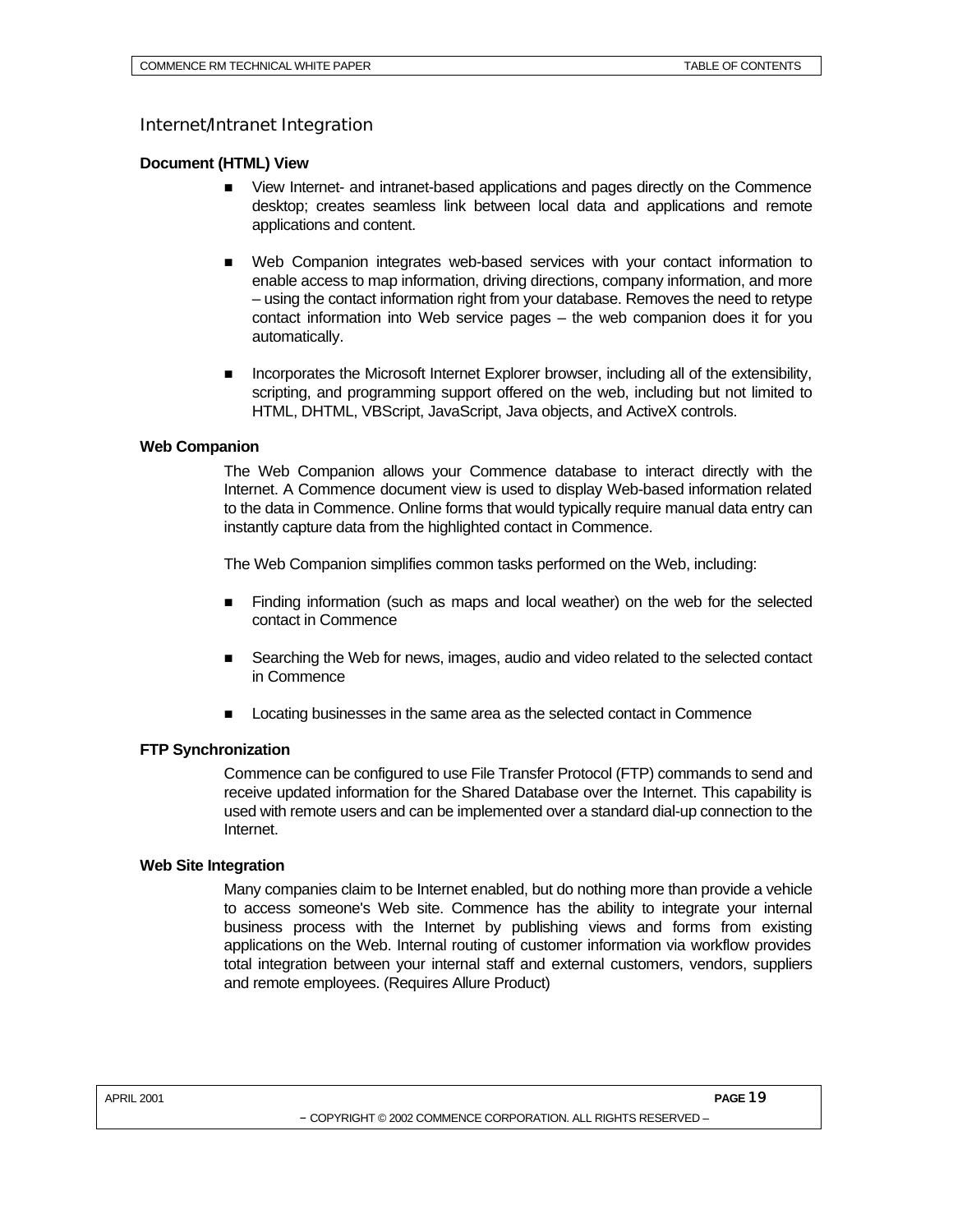## Exchanging Data via OLE DB/ODBC

As an OLE DB client, Commence can directly exchange data with other databases that support OLE DB/ODBC. Compatible databases include Oracle, SQL Server, and Microsoft Access.

Templates that access OLE DB/ODBC data files can be created allowing Commence to write data directly into an ODBC database. All templates are bi-directional, so the same template can be used to import data from an ODBC database into Commence.

An SQL query can optionally be specified while defining the template to select the records and columns from the ODBC data source. When importing data, the query is used to define which columns are available for mapping to Commence fields and also what set of records in the ODBC database to consider. When exporting data from Commence, the query simply defines which columns are available for mapping to Commence fields.

## WinFax Phonebook support

Commence can be configured as a WinFax phonebook will allow faxes to be sent easily to people stored in a Commence database. This eliminates the need to re-enter any data in WinFax.

## Programming Features

Commence offers several Application Programming Interfaces (APIs) to enable integration between external software and utilities and the Commence user interface and database.

## Dynamic Data Exchange (DDE) API

Commence includes a DDE API that can be used to control the Commence user interface, such as opening views and forms or triggering Agents, and can read and write information to the Commence database.

Dynamic Data Exchange (DDE) is a form of communication that allows Windows applications to communicate with each other. This communication is referred to as a DDE conversation. The application which initiates the conversation is known as the client. The application responding to the client is known as the server. The client can request data from the server, send data to the server, and perform any other tasks which are allowed by the server. Commence can function as both a client and a server, which means Commence can initiate a DDE conversation with any DDE capable application, including itself.

## Visual Basic Scripting

Commence includes integration with the Visual Basic Scripting (VBScript) engine to enable scripts that will guide the user through data entry for a detail form. Field validation criteria can be defined so that newly–entered data is checked immediately.

| <b>APRIL 2001</b> | PAGE <sub>20</sub> |
|-------------------|--------------------|
|                   |                    |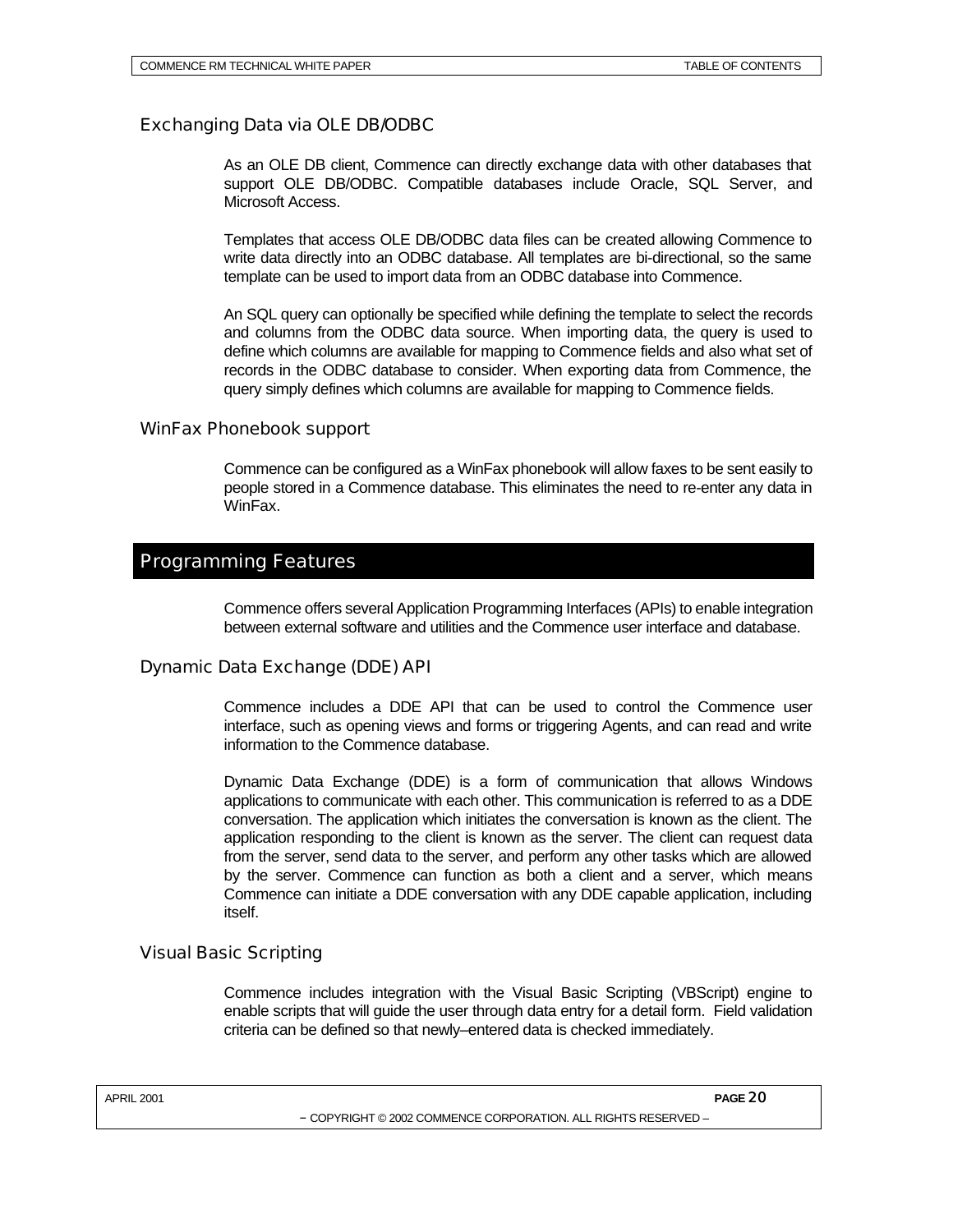Commence permits VBScript code to be written for each form within a database. This enables such operations as setting default values, filling in fields, and navigating within the form, as well as performing validation checks before an item is saved.

VBScript code can be written to handle various events, such as the loading of a form, entering or leaving tabs, pressing the Save button, etc.

While processing these events, VBScript code can read and write field values, move the cursor to different fields and/or tabs, display messages, abort a requested save, and interact with the Commence Database API or other Automation servers (such as Microsoft Office).

## Commence Database API

Commence uses Microsoft's Automation technology (formerly OLE Automation) to seamlessly integrate Commence with other applications that support Automation. Commence can act as an Automation server, whereby external applications can access data from the Commence database or store data into Commence.

This standards based API (Application Programming Interface) makes Commence data more accessible than ever before. Commence can communicate with any Automationenabled application, such as the entire complement of Microsoft Office products.

The Database API allows customer IT departments, value-added resellers, and  $3<sup>rd</sup>$  party developers to create add-ons in the programming language of their choice, such as Visual Basic®, Visual C++, VBScript, Delphi™, Power Builder, Visual FoxPro, and Visual Basic for Applications (i.e. VBA, the scripting language used by Microsoft Office).

The Commence database interface is based on a cursor/row set model that is used by many modern database engines (e.g. the Microsoft Jet engine). Our object model is called Commence.DB and is organized as follows: